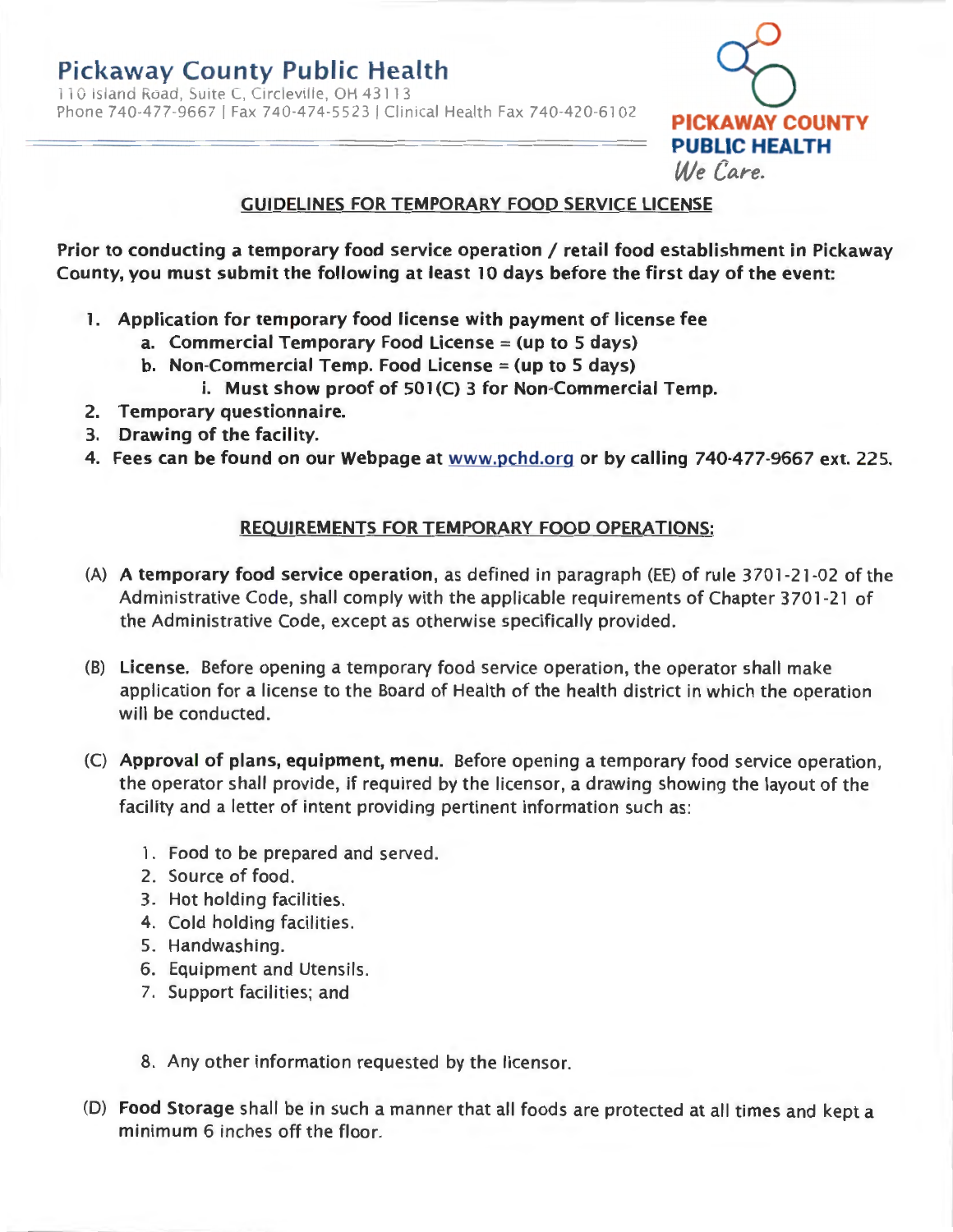### **Pickaway County Public Health**  110 Island Road, Suite C, Circleville, OH 43113 Phone 740-477-9667 I Fax 740-474-5523 I Clinical Health Fax 740-420-6102 **PICKAWAY COUNTY**



- (E) **Food - approved source.** Potentially hazardous foods not prepared at the temporary food service operation shall be prepared in a license food service operation and transported to the temporary food service operation by a method approved by the licensor.
- (F) **Food Protection.** All potentially hazardous foods shall be maintained at forty-one degrees (41 ") Fahrenheit and below or one hundred forty degrees (140") Fahrenheit and above by a method approved by the licensor. Mechanical refrigeration shall be used for overnight storage of potentially hazardous foods.
- (G) **Equipment and Utensils.** A three-compartment sink system, or another method approved by the licensor shall be provided or made available and used only for manual washing, rinsing, sanitizing of equipment and multiple-use utensils. (Example 3 plastic tubs)
- (H) **Hand washing Facilities.** A hand washing facility, or an alternate method approved by the licensor shall be available for employee hand washing. (Example 5-gallon Coleman beverage cooler with spout.
- (1) **Support Facilities.** The operator of a temporary food service operation shall demonstrate, to the satisfaction of the licensor, a safe water supply, sewage wastewater disposal system, toilet facilities, and garbage and refuse disposal system.
- U) **Floors, Walls, Ceilings.** The requirements for floors, walls and ceilings shall be determined by the licensor. If it is determined that a floor and/or ceiling and/or walls are necessary, the materials used for the floors or ceilings , or walls and the construction thereof shall be approved by the licensor.
- (K) **Materials** for counters and tables shall be smooth and easily cleanable.
- (L) **Lighting** shall be provided on all working surfaces such as sinks, counters, and cooking equipment.
- (M) **Raw Fruits & Vegetables**  must be washed before use in a separate area/sink from the hand washing and utensil washing area. Raw fruits and vegetables may be purchased prewashed and pre-cut from an approved source.
- (N) **Hot and Cold**  storage and thawing of foods .
	- 1. All potentially hazardous foods must be stored at less than 41 F or 135° F or above at all times.
	- 2. Cold storage will be accomplished by means of mechanical refrigeration, unless otherwise approved by licensor.
	- 3. Hot storage may be accomplished by means of warming ovens or hot food warming equipment.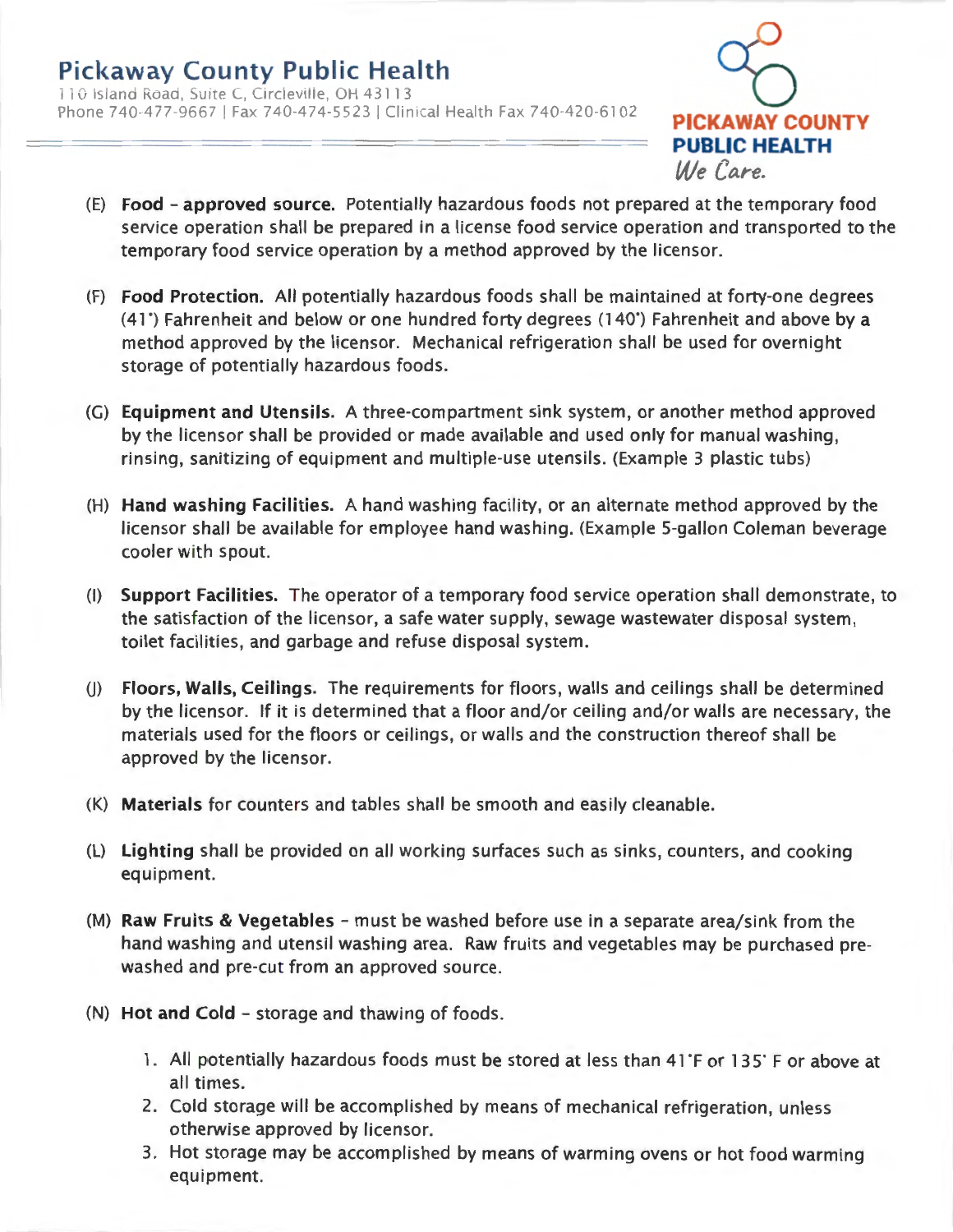110 Island Road, Suite C, Circleville, OH 43113 Phone 740-477-9667 I Fax 740-474-5523 I Clinical Health Fax 740-420-6102 **PICKAWAY COUNTY** 



- 4. Metal food thermometer (probe thermometer) must be available to determine that proper temperatures are being maintained.
- 5. A household refrigerator thermometer may be used for cold storage facilities.
- 6. Frozen foods must be thawed by any of the following methods :
	- a. Under refrigeration of 41' F or below.
	- b. As part of the cooking process
	- c. Microwave
	- d. Under cold running water
- 7. Ice to be used for drinks must be stored in a container which is self-draining.
- (M) **Smoking, Eating and Drinking**  is not permitted within the food booth.
- (N) **Clothing & Hair Control**  Food Service personnel must wear clean clothing and hair must be controlled to prevent contact with food.
- (0) **Water Supply**  shall be adequate, of safe quality, and from an approved source.
- (P) **Waste Storage and Disposal**  Disposal of liquids and wastes shall be in the following manner:
	- 1. Liquid wastes shall be held in water-tight containers until final disposal in a sanitary sewer or sewage treatment system such wastes shall not be discharged onto the surface of the ground.
	- 2. Garbage and refuse shall be stored in metal or plastic containers with plastic liners and tight-fitting lids. These containers shall be emptied and cleaned daily.
- (Q) **Condiments**  must be stored in squeeze bottles, pump dispensers or individual packets to protect the product.
- (R) **Wiping Cloths**  must be stored in a sanitizing solution of 50 PPM to 100 PPM of chlorine of 200 PPM of ammonia quaternary.
- (S) **Food Protection** Foods on display to the public must be protected by food shields or packaging.

**Failure to follow guidelines can result in invalidating license to operate.**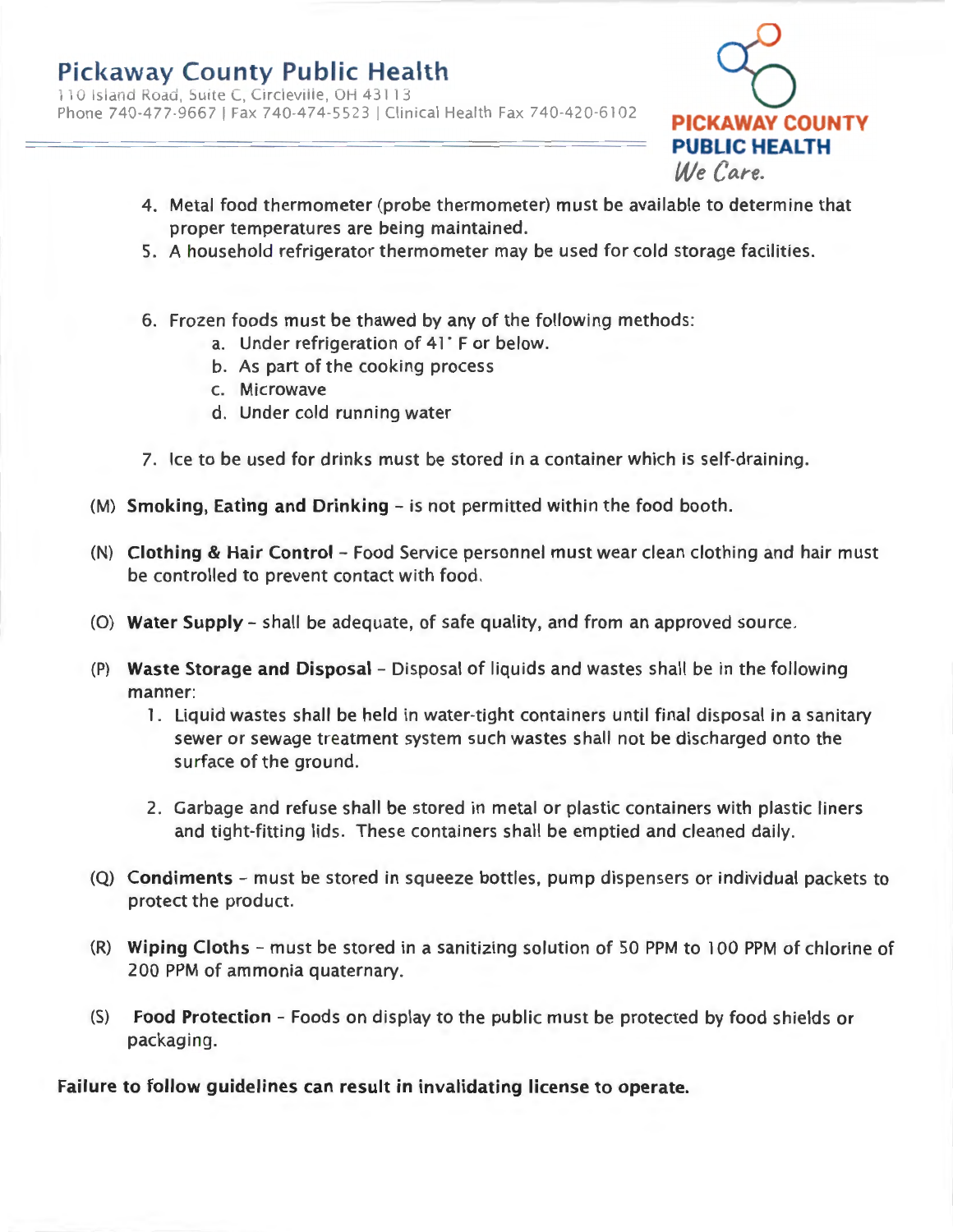

### **TEMPORARY FOOD SERVICE OPERATION UESTIONNAIRE**

l. All food items are required to be from an approve source. Please indicate where you will obtain food to prepare / see.  $( )$  Local Grocery Store (name)  $\overline{ }$   $\overline{ }$   $\overline{ }$   $\overline{ }$  =  $\overline{ }$  =  $\overline{ }$  =  $\overline{ }$  =  $\overline{ }$  =  $\overline{ }$  =  $\overline{ }$  =  $\overline{ }$  =  $\overline{ }$  =  $\overline{ }$  =  $\overline{ }$  =  $\overline{ }$  =  $\overline{ }$  =  $\overline{ }$  =  $\overline{ }$  =  $\overline{ }$  =  $\overline{$ ( ) Other Supplier (name) --------------------------------------------------- Please list all menu items that will be sold at the event: 2. Where will these items be prepared? ( ) On location the day of the event () At a licensed food service operation - Specify (name of operation)  $\frac{1}{2}$ 3. What equipment will be used to keep cold foods at or below 41° degrees Fahrenheit? () Mechanical Refrigeration ( ) Cooler chest with ice () Other - Specify \_\_\_\_\_\_\_\_\_\_\_\_\_\_\_\_\_\_\_\_\_\_\_\_\_\_\_\_\_\_\_\_\_\_\_\_\_\_\_\_\_\_\_\_\_\_\_\_\_\_\_\_\_\_\_\_ \_ **\*\*Should the event exceed on day in length, mechanical refrigeration is required for overnight storage of potentially hazardous foods.** \*\* 4. For events that are more than one day in length, specify the location of mechanical ref rig e ration . ----------------------------------------------------- 5. What equipment will be used to cook and/or hold hot foods at or above 135· degrees Fahrenheit? () Stove () Electric roasters or skillets () Charcoal/Gas Grills () Gas camping stoves ( ) Other - Specify--------------------------------------------------------- 6. What facilities will be provided for dishwashing? \_\_\_\_\_\_\_\_\_\_\_\_\_\_\_\_\_\_\_\_\_\_\_\_\_\_\_ 7. Will a hand wash sink with running hot/ cold water, soap, and paper towels be provided? Yes No If not, then what type of hand wash facilities will be provided? 8. Where will potable (drinkable) water be obtained for ice-making, food preparation, dishwashing and/or hand washing? () Municipal/County water supply - Specify name of water authority\_\_\_\_\_\_\_\_\_\_\_\_ () Purchased bottled water - Specify name of supplier\_\_\_\_\_\_\_\_\_\_\_\_\_\_\_\_\_\_\_\_\_\_\_\_\_\_\_ ( ) Private well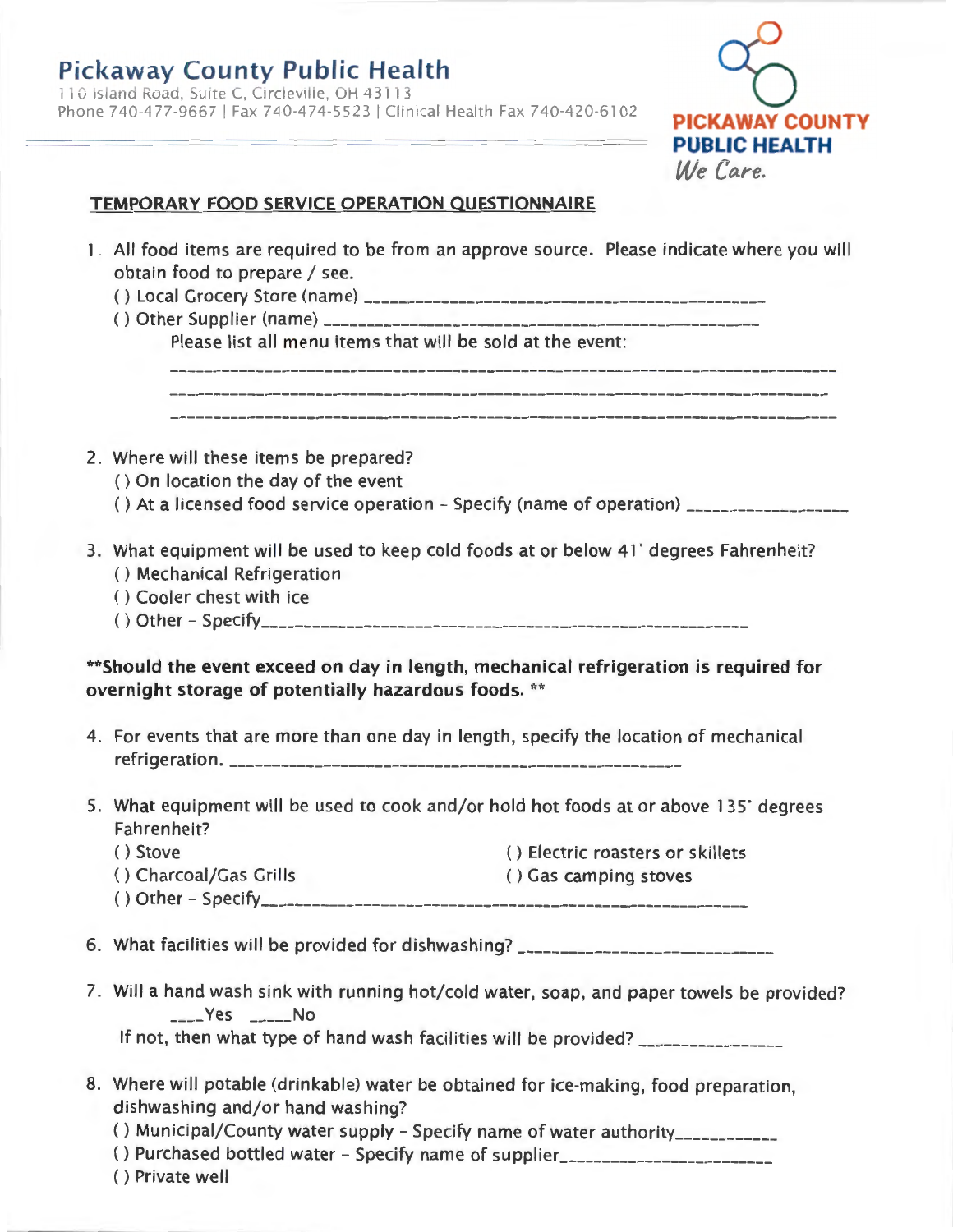110 Island Road, Suite C, Circleville, OH 43113 Phone 740-477-9667 I Fax 740-474-5523 I Clinical Health Fax 740-420-6102 **PICKAWAY COUNTY** 



**\*\*Private water well supply must be tested "safe" (total coliform negative) at least 10 days prior to the event\*\*** 

- 9. How will hot/warm water be provided for hand washing and/or dishwashing?
	- () In line hot water heater () Stove top burner
	-

- () Coffee urn () other Specify \_\_\_\_\_\_\_\_\_\_\_\_\_\_ \_
- 10. Draw a sketch of the on-site proposed food service area. Include the location of the following required items :

\*Water supply (bottled water or water spigots) \*Hand wash sink/ facility \*Food Preparation Equipment dishwashing facilities (3 comp. sink) \*Food Storage \*Hot and Cold food holding equipment \*Prep areas \*Trash Containers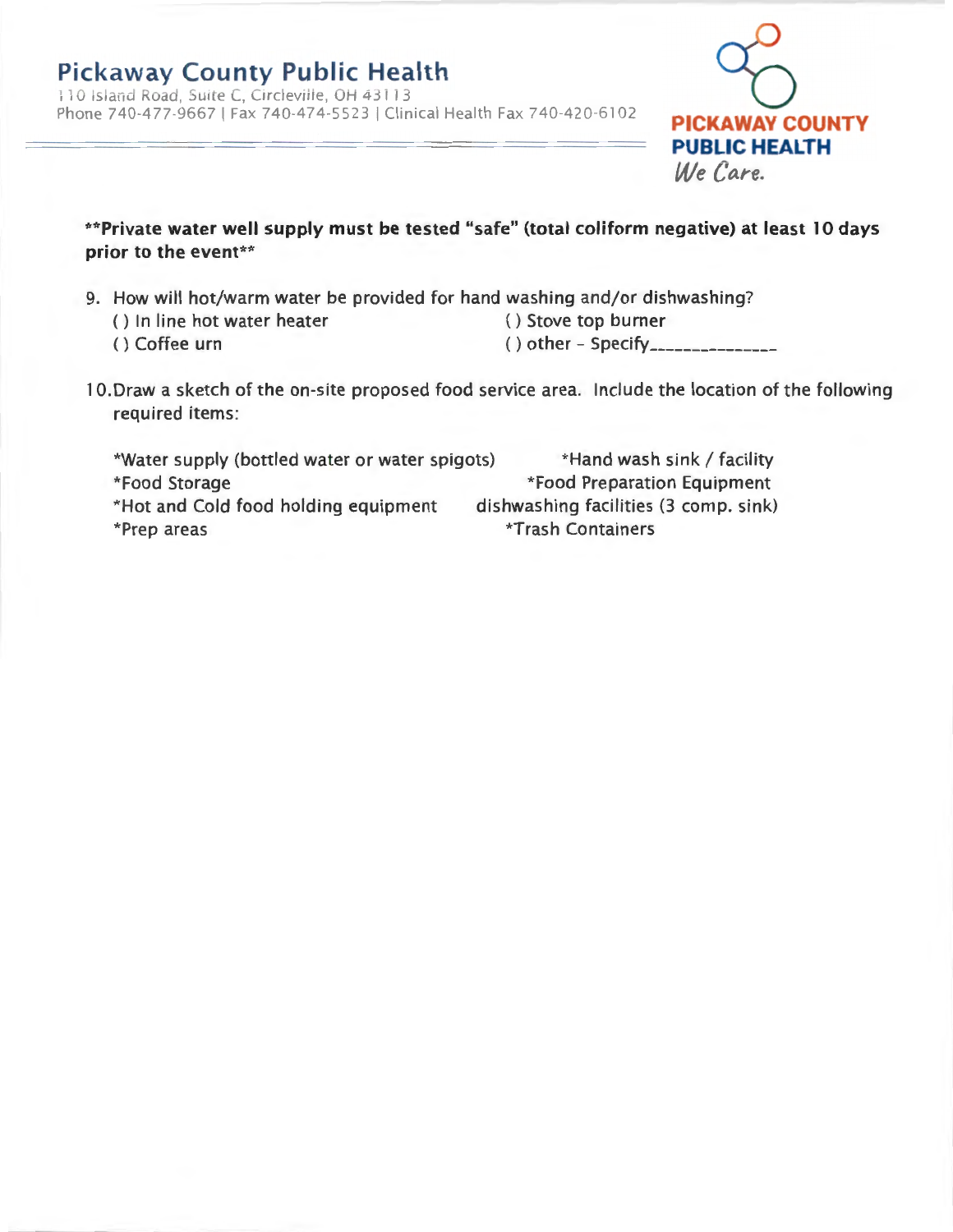110 Island Road, Suite C, Circleville, OH 43113 Phone 740-477-9667 I Fax 740-474-5523 I Clinical Health Fax 740-420-6102 **PICKAWAY COUNTY** 



Sanitarian ------------------------------------- Date· \_\_\_\_\_\_\_\_\_\_\_\_\_\_\_ \_